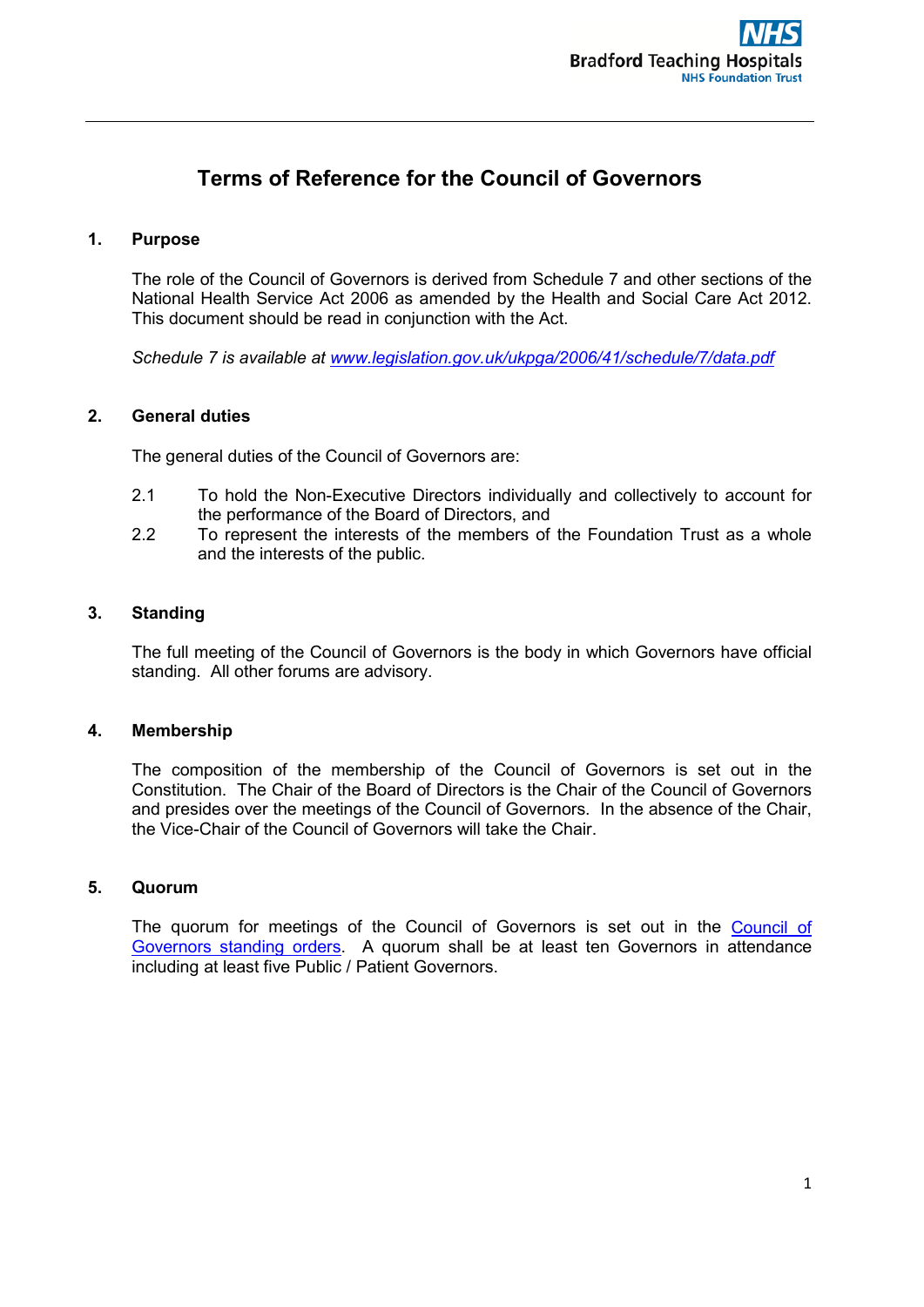# **6. Council of Governors committees**

The Council of Governors will establish the following committees:

- 6.1 Governors Nominations and Remuneration Committee.
- 6.2 Such other committees as required from time to time.
- 6.3 Task and finish working groups as necessary.

## **7. The Role of the Council of Governors**

## **7.1 Non-Executive Directors, Chief Executive and the External Auditor**

- 7.1.1 Approve the policies and procedures for the appointment and where necessary for the removal of the Chair of the Board of Directors and Non-Executive Directors on the recommendation of the Governors Nominations and Remuneration Committee.
- 7.1.2 Approve the appointment or removal of a Chair of the Board of Directors on the recommendation of the Governors Nominations and Remuneration Committee.
- 7.1.3 Approve the appointment or removal of a Non-Executive Director on the recommendation of the Governors Nominations and Remuneration Committee.
- 7.1.4 Approve the policies and procedures for the appraisal of the Chair of the Board of Directors and Non-Executive Directors on the recommendation of the Governors Nominations and Remuneration Committee.
- 7.1.5 Approve changes to the remuneration, allowances and other terms of office for the Chair and other Non-Executive Directors on the recommendation of the Governors Nominations and Remuneration Committee.
- 7.1.6 Approve or where appropriate decline to approve the appointment of a proposed candidate as Chief Executive recommended by the Appointments Panel approved by the Board Nominations and Remuneration Committee. (The Appointments Panel, in line with the terms of reference of the Board Nominations and Remuneration Committee, has delegated authority to identify and recommend a suitable candidate for approval by the Council of Governors to fill the position of Chief Executive).
- 7.1.7 Approve the process for appointing, re-appointing or removing the External Auditor.
- 7.1.8 Approve the appointment or re-appointment and the terms of engagement of the External Auditor on the recommendation of the appropriate working group.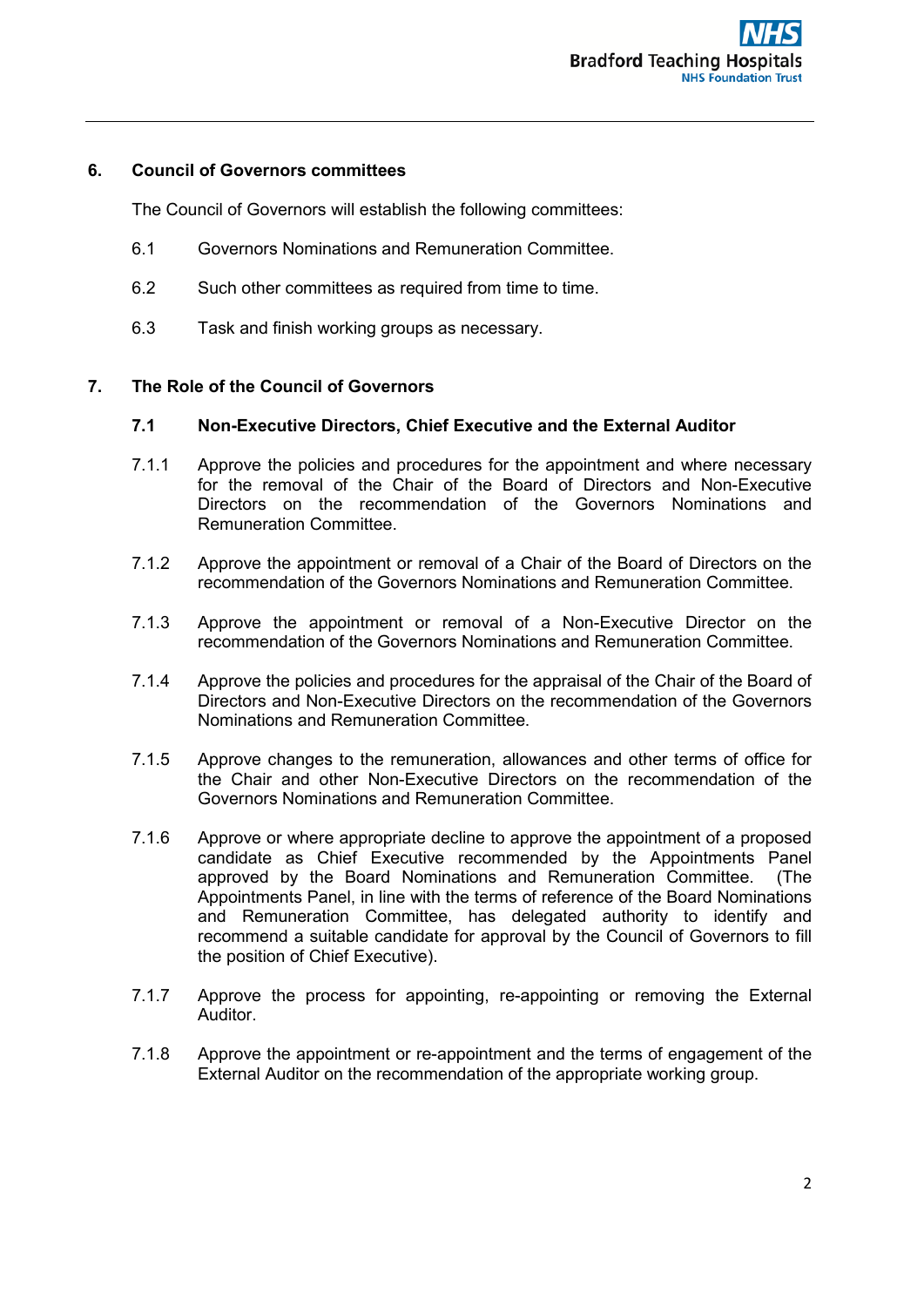# **7.2 Constitution and Compliance**

- 7.2.1 Jointly approve with the Board of Directors amendments to the Constitution, subject to any changes in respect of the powers, duties or role of the Council of Governors being ratified at the next general meeting of members (at which a member of the Council of Governors needs to present the change).
- 7.2.2 Notify NHS Improvement, via the lead governor, if the Council of Governors is concerned that the Foundation Trust is at risk of breaching its licence if these concerns cannot be resolved at the local level having regard to the process as set out within the [Council of Governor's Engagement Policy.](https://www.bradfordhospitals.nhs.uk/wp-content/uploads/2021/12/CG05-2021-Council-of-Governors-Engagement-Policy-done.pdf)

# **7.3 Governors**

- 7.3.1 Approve the allocation of Governors to committees of the Council of Governors, working groups and any joint working groups set up by the Board of Directors.
- 7.3.2 Approve the appointment and role of the Vice-Chair of the Council of Governors and the Lead Governor.
- 7.3.3 Receive regular reports from the Chairs of the Council of Governors' committees on the discharge of the committees' duties.
- 7.3.4 Approve the removal from office of a Governor in accordance with the procedure set out in the Constitution or within the Council of Governors Code of Conduct.
- 7.3.5 Approve jointly with the Board of Directors the procedure for the resolution of disputes and concerns between the Board of Directors and the Council of Governors (known as the [Council of Governors'](https://www.bradfordhospitals.nhs.uk/wp-content/uploads/2021/12/CG05-2021-Council-of-Governors-Engagement-Policy-done.pdf) Engagement Policy).

# **7.4 Strategy, Planning, Reorganisations**

- 7.4.1 Provide feedback on the development of the strategic direction of the Foundation Trust to the Board of Directors as appropriate.
- 7.4.2 Contribute to the development of stakeholder strategies, including Member Engagement Strategies.
- 7.4.3 Act as a critical partner to the Board of Directors in the development of the forward plan.
- 7.4.4 Where the forward plan<sup>[1](#page-2-0)</sup> contains a proposal that the Foundation Trust will carry on an activity other than the provision of goods and services for the purposes of the NHS in England, determine whether they are satisfied that it will not interfere in the fulfilment by the Foundation Trust of its principal purpose (the provision of goods and services for the purposes of the health service in England). The Council of Governors should notify the Board of its determination.

 $\overline{a}$ 

<span id="page-2-0"></span> $<sup>1</sup>$  under Schedule 7, 27</sup>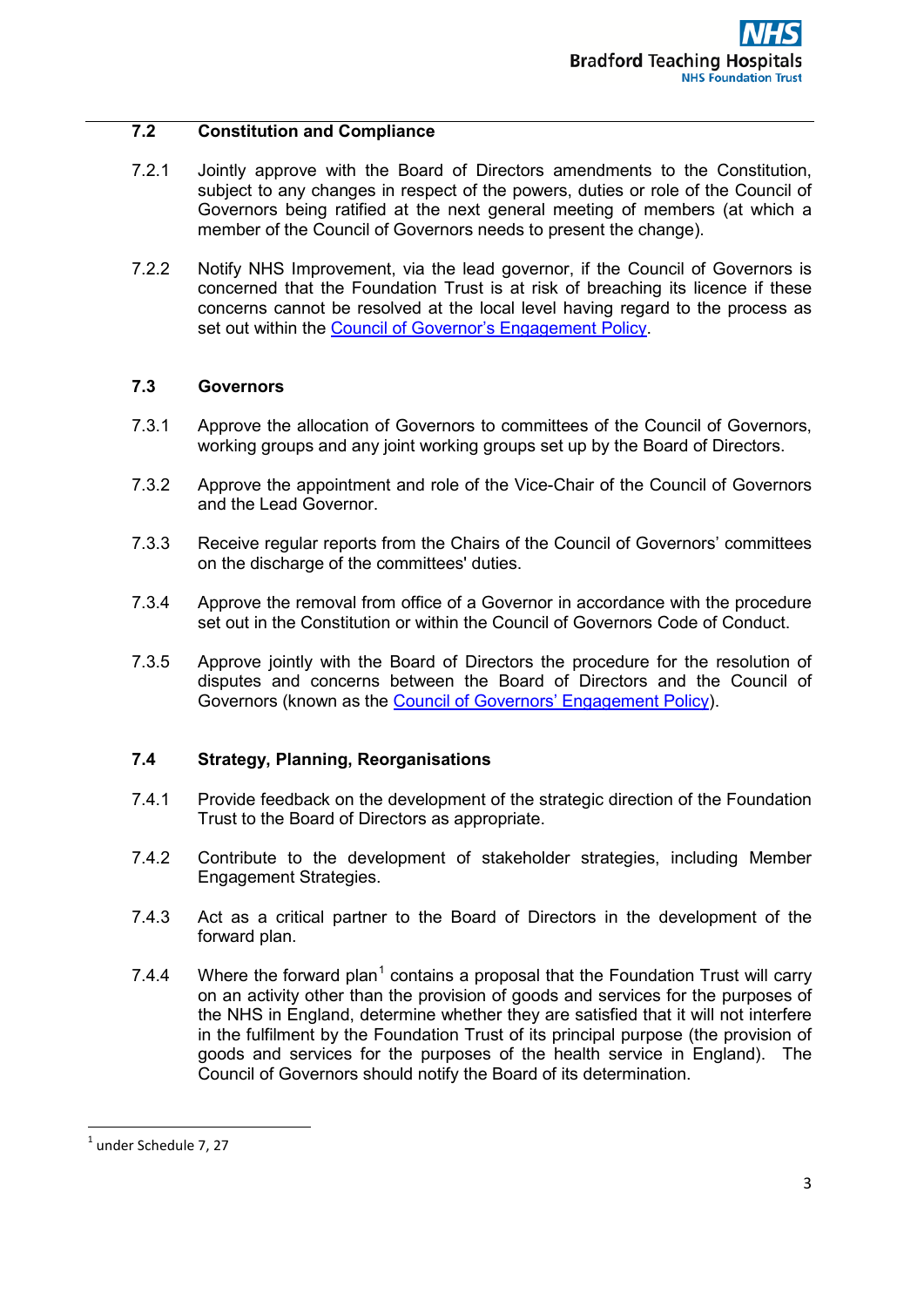- 7.4.5 Approve or not approve increases to the proposed amount of income derived from the provision of goods and services other than for the purpose of the NHS in England where such an increase is greater than 5% of the total income of the Foundation Trust.
- 7.4.6 Approve or not approve proposals from the Board of Directors for mergers, acquisitions, separations and dissolutions. More than half of the total number of Governors needs to approve such a proposal.
- 7.4.7 Approve or not approve proposals for significant transactions where defined in the Constitution or such other transactions as the Board may submit for the approval of Governors from time to time. Such transactions require the approval of more than half of Governors voting at a quorate meeting of the Council of Governors.

# **7.5. Representing Members and the Public**

- 7.5.1 Contribute to consultations on the Membership Engagement Strategy.
- 7.5.2 Contribute to members' and other stakeholders' understanding of the work of the Foundation Trust in line with engagement and communication strategies.
- 7.5.3 Seek the views of stakeholders, including members and the public and feedback relevant information to the Board of Directors.
- 7.5.4 Report to members each year on the performance of the Council of Governors.

# **7.6 Holding the Non-Executive Directors to account**

- 7.6.1 Receive the agenda of the meetings of the Board of Directors before the meeting takes place.
- 7.6.2 Receive the minutes of the meeting of the Board of Directors as soon as is practicable after the meeting.
- 7.6.3 Be equipped by the Foundation Trust with the skills and knowledge they require in their capacity as Governors.
- 7.6.4 Receive the report of the Audit Committee on the work, fees and performance of the auditor.
- 7.6.5 Receive the Annual Report and Accounts (including the Quality Report) or, the Annual Report and Accounts and the Quality Account.
- 7.6.6 If considered necessary (as a last resort), in the fulfilment of this duty, obtain information about the Foundation Trust's performance or the Directors' performance by requiring one or more Directors to attend a Council of Governor meeting.<sup>[2](#page-3-0)</sup>

<span id="page-3-0"></span> $2$  Schedule 7, 10C